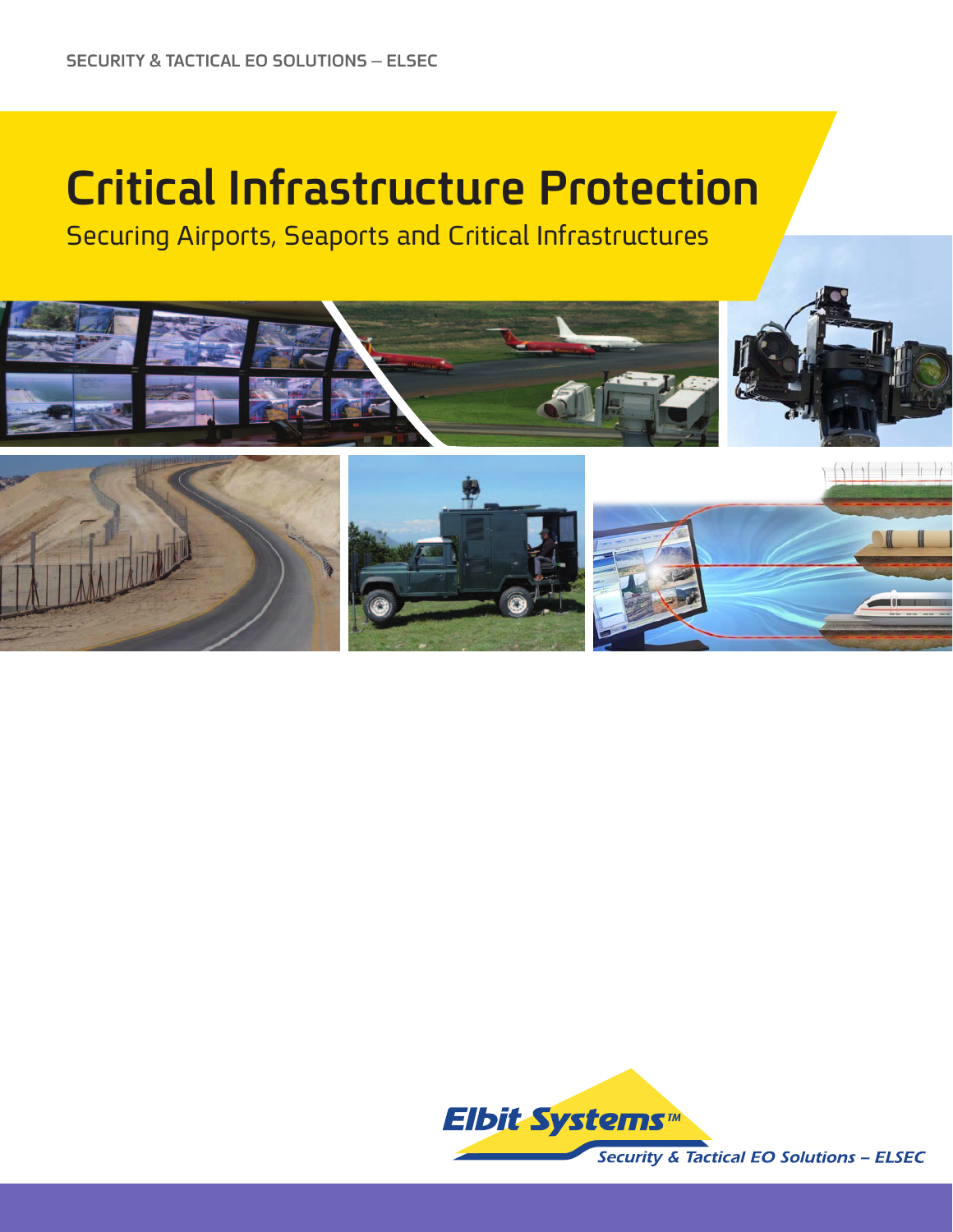

# Detect. Verify. Respond. Control.

### The Challenge: Critical Infrastructure Protection (CIP)

The growing global challenges in the areas of security and HLS, require rapidly advancing solutions for critical site and infrastructure protection. Authorities need comprehensive solutions capable of detecting an event, identifying and classifying it, alerting all relevant systems and responding accordingly, in real-time. Achieving this level of control is one of the greatest challenges faced by authorities today.

#### **The Solution: ELSEC's CIP Solution**

Leveraging decades of experience, expert methodologies and technological superiority in the field of security electro-optics and software, ELSEC's CIP Solution creates a tailored security net around critical infrastructures, land, sea and aerial, to provide security and HLS authorities with complete control over the site.

At the core of this solution, the C2π, ELSEC's Integrative Security Management C<sup>2</sup> System, integrates the many elements involved into a single consolidated situational view of the site. The various layers of protection are assembled around the  $C2\pi$  according to predefined requirements, including in-house subsystems and integrated technologies.

### **Capabilities: A Tailored Solution**

## **Technological Building Blocks**

- Access Control Electronic fences, underwater and underground sensors and virtual barriers
- Observation Advanced electronic and electro-optical sensors, imaging sensor and CCTV
- **Analysis** Image and video analysis with video motion detection
- **Control** Central Command & Control application with networking capabilities
- **Response** Real-time response management tools, operating in accordance with tailored SOP
- **Maintenance** Web-based maintenance interface, for efficient Time-To-Service

#### **Expert Services**

- **Risk Assessment** Learn the site and understand the challenges
- CONOP Create a research-based Concept of Operations
- **Integration** Integrate a wide range of technologies developed in-house and by various manufacturers
- **SOP** Develop and implement Standard Operating Procedures into C2π C<sup>2</sup> System, to support operators' decision-making processes, including alerts, information distribution and automatic commands

\* All solutions comply with seaport and airport security regulations, including ISPS code, ICAO, ECAC, IATA, ACI and local safety requirements.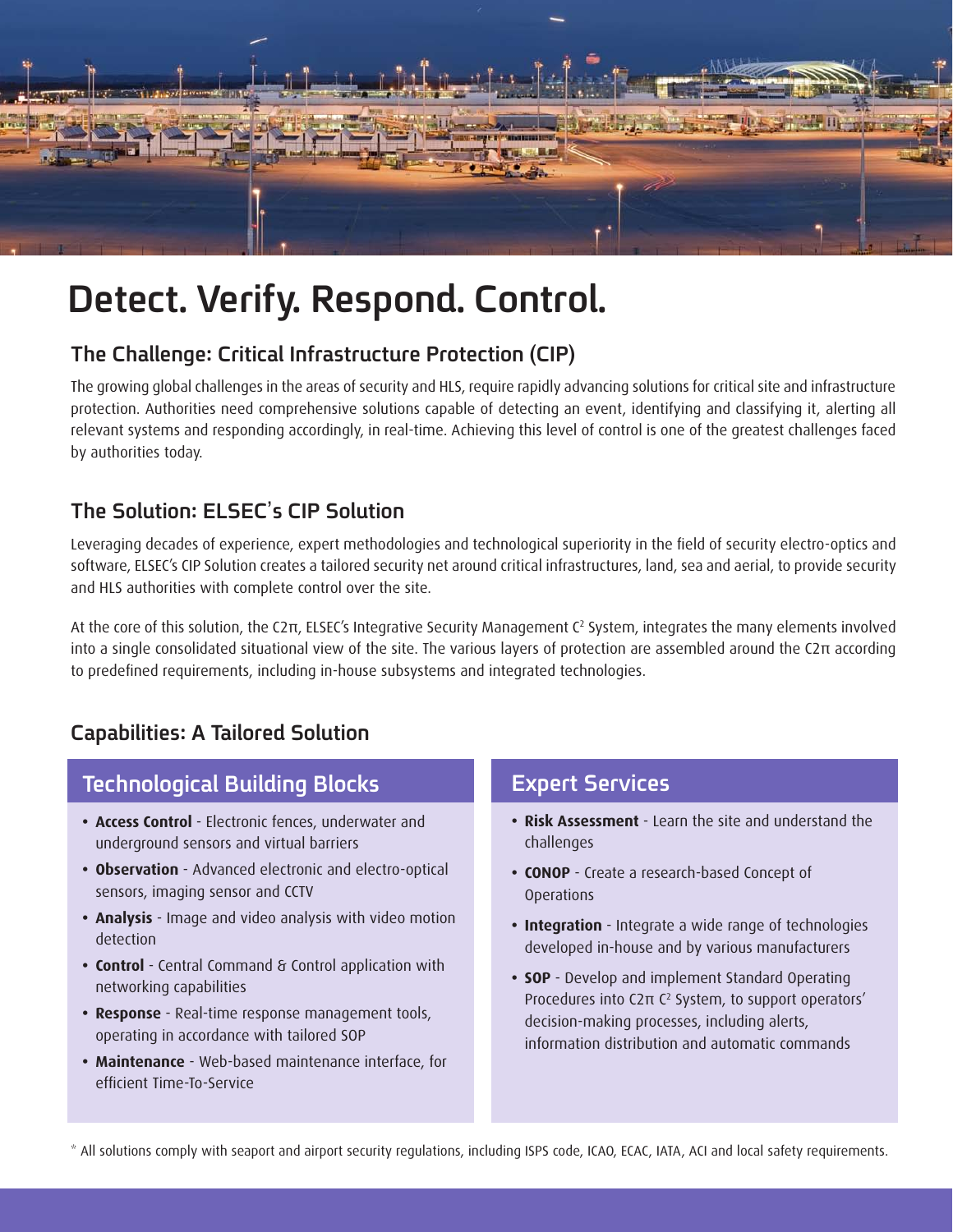

# **Case Study: Main National Seaport**

| <b>Challenges:</b> | • A combination of civilian and military perimeters with different security challenges                                               |
|--------------------|--------------------------------------------------------------------------------------------------------------------------------------|
|                    | • Separate entities, maintaining essential cooperation                                                                               |
|                    | • Maritime environment, bordering with a densely populated city and train line                                                       |
| Solution:          | • Individual solutions tailored to each perimeter's security challenges                                                              |
|                    | • Enabling required cooperation while maintaining individual security levels                                                         |
|                    | • Successful integration of dozens of products and technological infrastructures, developed in-house<br>and by various manufacturers |
|                    | <b>Components:</b> • C2π ELSEC's Integrative Security Management C <sup>2</sup> System                                               |
|                    | • Main Command and Control Center                                                                                                    |
|                    | • Smart Perimeter Fence adapted to the maritime environment and bordering train line<br>(false positive prevention)                  |
|                    | • Underwater Perimeter Protection based on unique underwater sensors                                                                 |
|                    | • Barriers and Hydraulic Gates                                                                                                       |
|                    | . Day/Night Cameras, Closed-Circuit Television (CCTV) and Thermal Imaging, all support fixed or<br>Pan-Tilt-Zoom configurations      |
|                    | • Floodlights and PA Systems                                                                                                         |
|                    | • Video Motion Detection System                                                                                                      |
|                    |                                                                                                                                      |



Sophisticated Technology. Expert Methodology. Complete Control.